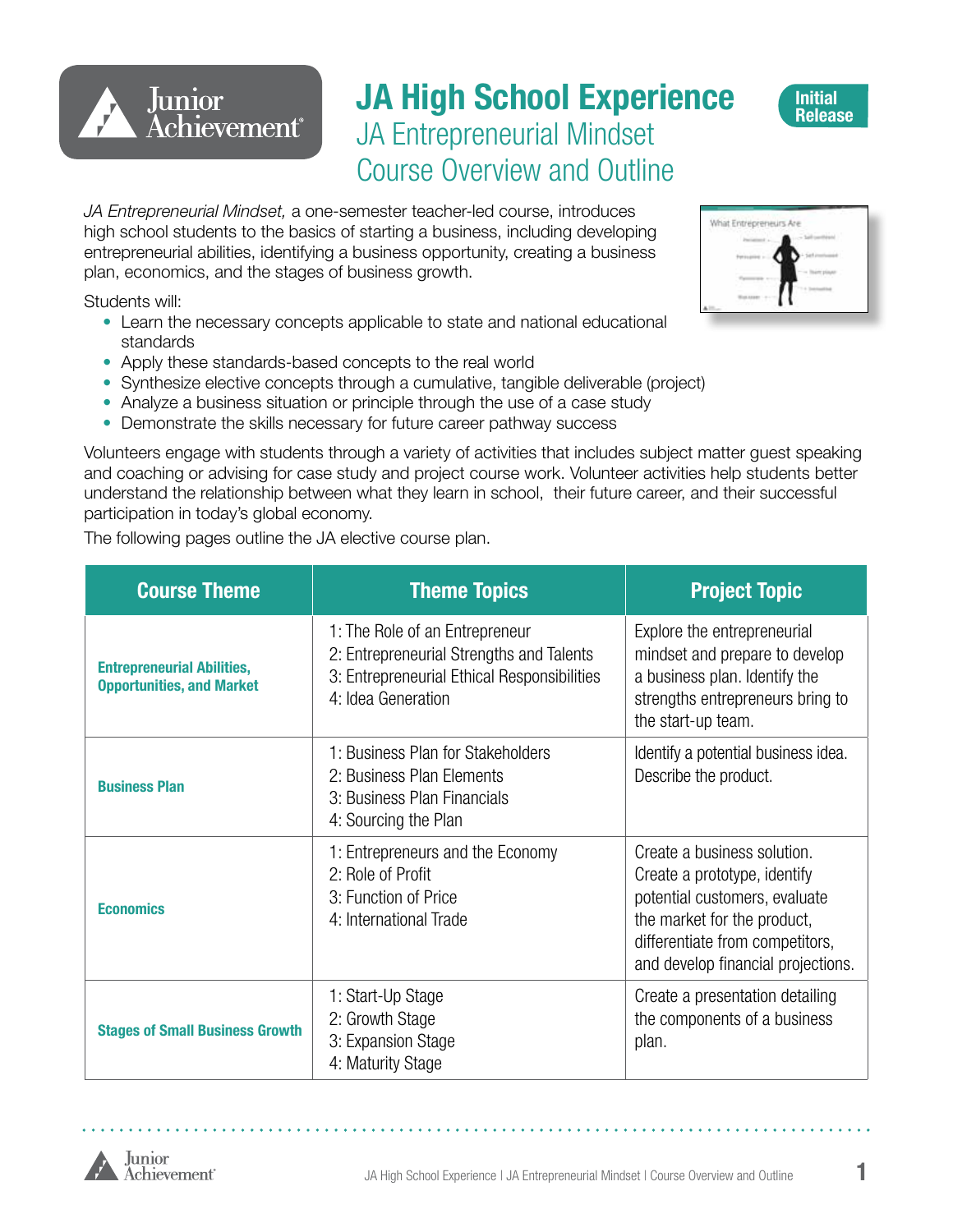For the guiding standards that are presented below, the legend for reference is as follows: **CCTC** – Common Career Technical Core.

## **THEME 1: ENTREPRENEURIAL ABILITIES, OPPORTUNITIES, AND MARKET**

| <b>Session</b>                                               | <b>Session Description</b>                                                                                                                                                                                                                                                                                                                                                                                                                                                                    | <b>Guiding Standards</b>                                                                                                                                                                                                                                                                                                                                                                                                                                                              | <b>Student Learning</b><br><b>Objectives</b>                                                                                                                                                                                                                                         |
|--------------------------------------------------------------|-----------------------------------------------------------------------------------------------------------------------------------------------------------------------------------------------------------------------------------------------------------------------------------------------------------------------------------------------------------------------------------------------------------------------------------------------------------------------------------------------|---------------------------------------------------------------------------------------------------------------------------------------------------------------------------------------------------------------------------------------------------------------------------------------------------------------------------------------------------------------------------------------------------------------------------------------------------------------------------------------|--------------------------------------------------------------------------------------------------------------------------------------------------------------------------------------------------------------------------------------------------------------------------------------|
| 1: The Role of an<br><b>Entrepreneur</b>                     | Entrepreneurs are people who<br>identify a need and fill it. The<br>success of an entrepreneur is<br>important to the country because<br>the business contributes to the<br>health of the economy as well<br>as impacting local communities.<br>Entrepreneurs are known to<br>be creative innovators with<br>passion-an excitement to<br>do something. Their passion<br>creates the drive and motivation<br>necessary for success.                                                            | CCTC-CD1: Self-Awareness:<br>$\bullet$<br>Assess personal skills, abilities,<br>and aptitudes and personal<br>strengths and weaknesses<br>as they relate to career<br>exploration and development.<br>CCTC-Marketing Career<br>$\bullet$<br>Cluster® (MK) 1. Describe<br>the impact of economics,<br>economics systems,<br>and entrepreneurship on<br>marketing.<br>CCTC-BM3: Explore,<br>$\bullet$<br>develop, and apply strategies<br>for ensuring a successful<br>business career. | 1. Explain the terms entrepreneur<br>and intrapreneur.<br>2. Compare and contrast the<br>roles of entrepreneur and<br>employee.<br>3. Describe the impact of<br>entrepreneurs on the local and<br>national economy.                                                                  |
| 2: Entrepreneurial<br><b>Strengths and</b><br><b>Talents</b> | Students learn that successful<br>entrepreneurs (and intrapreneurs)<br>have different personality profiles<br>from other employees and that<br>they have an identifiable set<br>of strengths. They understand<br>that such individuals might run<br>a Fortune 500 company or a<br>nonprofit organization, or they<br>might just enjoy solving problems.<br>Students will see entrepreneurial<br>strengths in everyone and that it<br>is important to know and develop<br>one's own strengths. | CCTC-CD1: Self-Awareness:<br>$\bullet$<br>Assess personal skills, abilities,<br>and aptitudes and personal<br>strengths and weaknesses<br>as they relate to career<br>exploration and development.                                                                                                                                                                                                                                                                                    | 1. Identify characteristics of a<br>successful entrepreneur.<br>2. Compare risks and benefits<br>of choosing to be an<br>entrepreneur.<br>3. Examine personal<br>entrepreneurial qualifications<br>and characteristics.<br>4. Develop a plan for building<br>entrepreneurial skills. |



 $\sim$   $\sim$   $\sim$ 

. . . . . . . . . . . . . .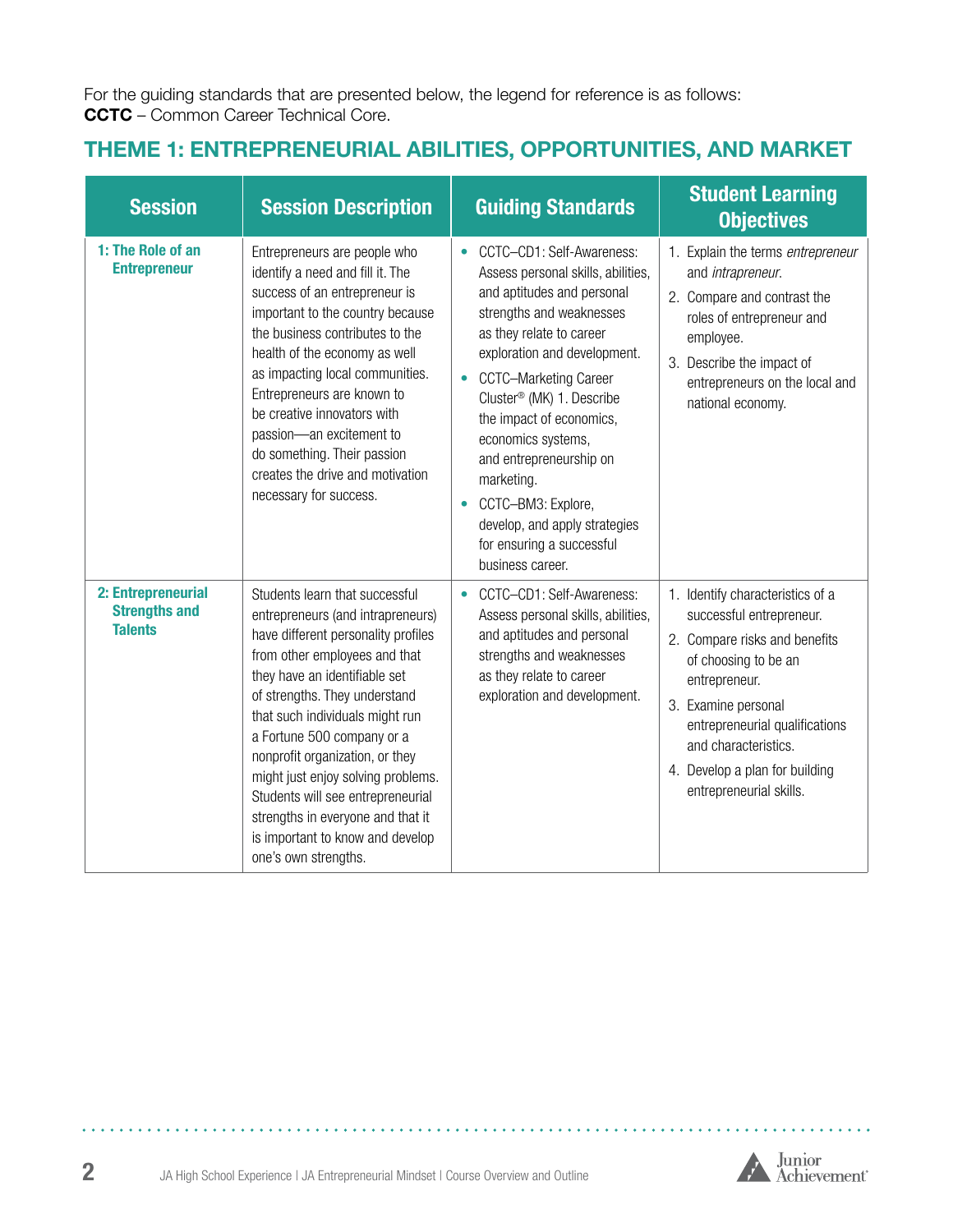#### **THEME 1: ENTREPRENEURIAL ABILITIES, OPPORTUNITIES, AND MARKET (continued)**

| <b>Session</b>                                                  | <b>Session Description</b>                                                                                                                                                                                                                                                                                                                                                                                                                                                                                                                                                                                                                                                                     | <b>Guiding Standards</b>                                                               | <b>Student Learning</b><br><b>Objectives</b>                                                                                                                                                                                                                                                                       |
|-----------------------------------------------------------------|------------------------------------------------------------------------------------------------------------------------------------------------------------------------------------------------------------------------------------------------------------------------------------------------------------------------------------------------------------------------------------------------------------------------------------------------------------------------------------------------------------------------------------------------------------------------------------------------------------------------------------------------------------------------------------------------|----------------------------------------------------------------------------------------|--------------------------------------------------------------------------------------------------------------------------------------------------------------------------------------------------------------------------------------------------------------------------------------------------------------------|
| 3: Entrepreneurial<br><b>Ethical</b><br><b>Responsibilities</b> | Students learn that entrepreneurs<br>have ethical responsibilities in<br>many dimensions: at the societal<br>level, the organizational level,<br>and the individual level. Students<br>analyze possible actions in<br>response to an ethical dilemma<br>in the workplace and develop<br>an action plan for the business<br>owner. Then, students discuss the<br>importance of a code of ethics<br>and ways of promoting ethical<br>behavior in the workplace.                                                                                                                                                                                                                                  | CCTC-BM 2.2: Demonstrate<br>$\bullet$<br>ethical behaviors in the<br>workplace.        | 1. Define ethics and identify<br>common ethical issues for<br>entrepreneurs.<br>2. Analyze the effect of unethical<br>behavior for a business.<br>3. Identify strategies that promote<br>ethical behavior in a small<br>business.<br>4. Develop a code of ethics for a<br>business venture.                        |
| 4: Idea Generation                                              | Students learn that<br>entrepreneurship focuses on<br>recognizing and acting upon<br>a business opportunity. Often<br>entrepreneurs' business ideas are<br>generated when they recognize<br>a problem and come up with<br>an idea for a product or service<br>that will solve the problem. Once<br>an entrepreneur has an idea<br>for a business opportunity, they<br>evaluate the idea and determine<br>the best option for starting their<br>business, including whether to<br>work within an existing company<br>or acquire a franchise rather than<br>starting a new business. Students<br>will practice brainstorming<br>business ideas and planning the<br>best way to develop the idea. | CCTC-BM-OM 4.9: Use<br>innovation to gain competitive<br>advantage in the marketplace. | 1. Identify a problem or need and<br>develop a list of solutions.<br>2. Generate ideas for a product<br>or service that meets<br>customers' needs.<br>3. Evaluate the advantages and<br>disadvantages of starting<br>a new business versus<br>purchasing an existing<br>business or a franchise to fill a<br>need. |

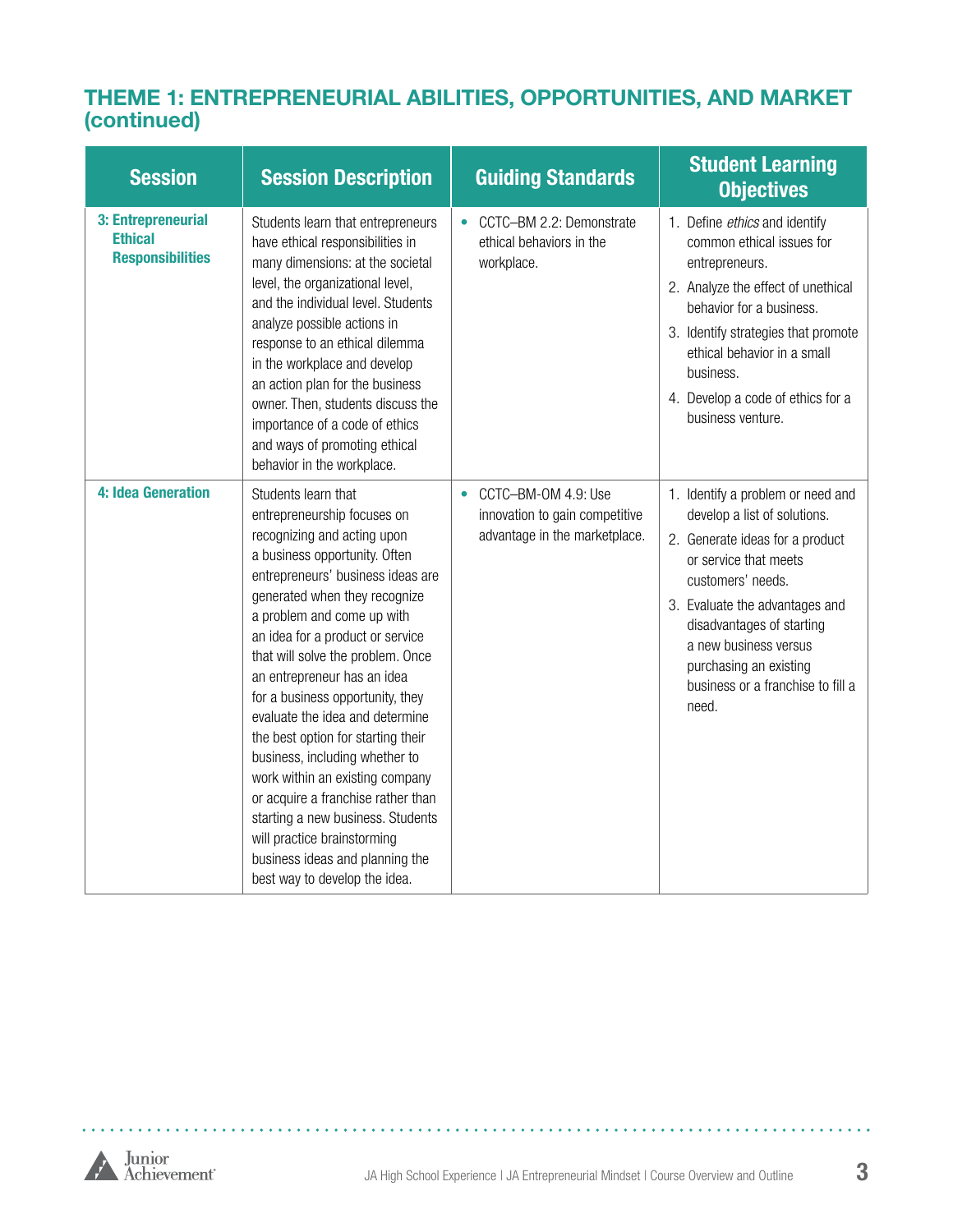## **THEME 2: BUSINESS PLAN**

| <b>Session</b>                              | <b>Session Description</b>                                                                                                                                                                                                                                                                                                                                                 | <b>Guiding Standards</b>                                                                                                                               | <b>Student Learning</b><br><b>Objectives</b>                                                                                                                                                                                                                                                                                                                           |
|---------------------------------------------|----------------------------------------------------------------------------------------------------------------------------------------------------------------------------------------------------------------------------------------------------------------------------------------------------------------------------------------------------------------------------|--------------------------------------------------------------------------------------------------------------------------------------------------------|------------------------------------------------------------------------------------------------------------------------------------------------------------------------------------------------------------------------------------------------------------------------------------------------------------------------------------------------------------------------|
| 1: Business Plan for<br><b>Stakeholders</b> | Students learn that a business<br>proposal needs not just a pitch<br>but a plan. They understand that a<br>business plan provides a roadmap<br>for where a business wants to<br>go, and how it plans to get there.<br>Students learn that business<br>plans have different types of<br>stakeholders-parties with<br>different interests in the future of<br>an enterprise. | CCTC-BM 6.1: Explain the<br>$\bullet$<br>nature and scope of quality<br>management practices within<br>a business.                                     | 1. Explain the purpose of a<br>business plan.<br>2. Describe the types of business<br>plans.<br>3. Analyze the relevance of the<br>information in a business plan<br>to different stakeholders.                                                                                                                                                                        |
| 2: Business Plan<br><b>Elements</b>         | Students learn about the parts of a<br>business plan by reviewing sample<br>plans. Students analyze samples to<br>determine effective techniques for<br>sharing information in a business<br>plan. They work collaboratively<br>to write a business plan for a<br>business in their community.                                                                             | CCTC-BM 6.1: Explain the<br>$\bullet$<br>nature and scope of quality<br>management practices within a<br>business.                                     | 1. Identify the major elements of<br>a business plan.<br>2. Review sample business plans.<br>3. Determine the information to<br>be included in each element of<br>the business plan.                                                                                                                                                                                   |
| 3: Business Plan<br><b>Financials</b>       | Students learn the importance<br>of assessing the costs and<br>revenues of a business. They<br>learn what a balance sheet, an<br>income statement, and a cash-<br>flow statement are used for and<br>the differences between them.<br>Students use financial data to<br>prepare an income statement for<br>a start-up business.                                            | CCTC-FN-ACT 2.1: Classify,<br>$\bullet$<br>record, and summarize financial<br>data.                                                                    | 1. Assess the costs associated<br>with starting, managing, and<br>growing a start-up business.<br>2. Compare and contrast a cash<br>flow statement, pro forma<br>income statement, and pro<br>forma balance sheet, and<br>interpret the uses of each.<br>3. Prepare a financial statement<br>that could be included in the<br>financial section of a business<br>plan. |
| 4: Sourcing the Plan                        | Students learn about the range of<br>options that entrepreneurs have<br>for sourcing funds for their start-<br>ups. Students weigh the pros and<br>cons of the options available and<br>determine the best approach for<br>different start-ups. They research<br>the factors that lenders consider<br>before making loans.                                                 | CCTC-BM-MGT.5 Plan,<br>$\bullet$<br>monitor, manage, and maintain<br>the use of financial resources<br>to ensure a business's financial<br>well-being. | 1. Identify the steps to take to<br>raise money for a start-up.<br>2. Describe documentation and<br>requirements for getting a loan<br>from a financial institution.<br>3. Evaluate capital options to<br>finance a start-up.                                                                                                                                          |

. . . . . .

÷. ú.

and a

. . . . . . .

 $\mathbf{A}$ 

i.

÷. ÷. ÷. i.

. . . . .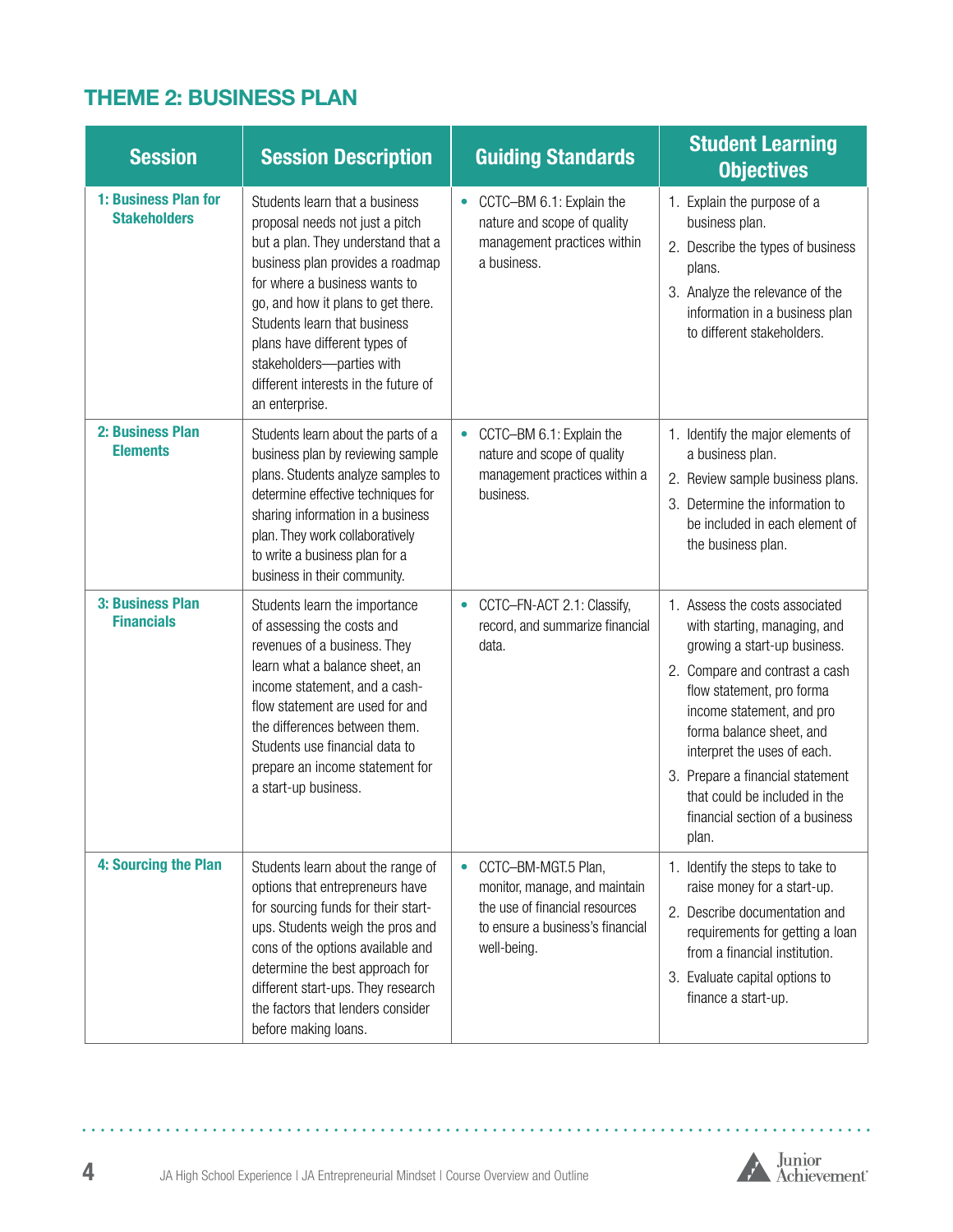## **THEME 3: ECONOMICS**

| <b>Session</b>                      | <b>Session Description</b>                                                                                                                                                                                                                                                                                                                                                         | <b>Guiding Standards</b>                                                                                      | <b>Student Learning</b><br><b>Objectives</b>                                                                                                                                                                                                                                                           |
|-------------------------------------|------------------------------------------------------------------------------------------------------------------------------------------------------------------------------------------------------------------------------------------------------------------------------------------------------------------------------------------------------------------------------------|---------------------------------------------------------------------------------------------------------------|--------------------------------------------------------------------------------------------------------------------------------------------------------------------------------------------------------------------------------------------------------------------------------------------------------|
| 1: Entrepreneurs and<br>the Economy | Students learn about opportunity<br>cost, scarcity, supply, and<br>demand, and how these basic<br>economic principles affect<br>businesses. They analyze<br>entrepreneurs' choices about<br>what they produce and how<br>and for whom they produce it.<br>Students analyze supply and<br>demand and market-clearing<br>price for a given product.                                  | CCTC-BM-OM 4.9: Use<br>$\bullet$<br>innovation to gain competitive<br>advantage in the marketplace.           | 1. Define common economic<br>terms.<br>2. Explain how economic<br>concepts affect entrepreneurial<br>ventures.<br>3. Analyze the relationship<br>between supply and demand<br>and price.<br>4. Construct and interpret a<br>demand curve.                                                              |
| 2: Role of Profit                   | Students learn about the<br>importance of profit to a business.<br>They will focus on profit-building<br>behaviors and how to invest<br>profits.                                                                                                                                                                                                                                   | CCTC-BM-MGT 8 Create<br>$\bullet$<br>strategic plans used to manage<br>business growth, profit, and<br>goals. | 1. Compute the difference<br>between total revenue and<br>total expenses.<br>2. Evaluate short- and long-term<br>alternatives for a business to<br>reach profitability.<br>3. Establish a profit goal for an<br>entrepreneurial venture.<br>4. Formulate a plan for utilizing<br>profit in a business. |
| 3: Function of Price                | Students review the relationship<br>between price and supply<br>and demand. They learn how<br>production, wholesale, and retail<br>prices are determined. Then<br>students learn about different<br>pricing strategies and the<br>relationship among cost, price,<br>and value.                                                                                                    | CCTC-BM-OM 4.9: Use<br>$\bullet$<br>innovation to gain competitive<br>advantage in the marketplace.           | 1. Describe relationship among<br>cost, price, and value.<br>2. Evaluate scenarios and<br>determine the cost, price, and<br>value in each.<br>3. Justify why retail prices are<br>so much higher than the<br>manufacturing costs of the<br>product/service.                                            |
| <b>4: International Trade</b>       | Students learn about international<br>trade and how and why countries<br>import and export goods. They<br>learn how international trade is<br>based upon specialization and<br>exchange, and compare and<br>contrast some of the benefits of<br>manufacturing overseas versus<br>in the United States. Students<br>research U.S. imports and analyze<br>the benefits of importing. | CCTC-BM-MGT 3.1: Describe<br>$\bullet$<br>global trade's impact on<br>business activities.                    | 1. Explain the relationship among<br>trade, imports, and exports.<br>2. Describe the importance of<br>international trade.<br>3. Identify products imported into<br>the United States.                                                                                                                 |



. . . . . . . . . .

l.  $\ddot{\phantom{0}}$  $\ddot{\phantom{a}}$  . . . . . . . . . .

i.  $\mathbf{r}$ ä.  $\overline{\phantom{a}}$  $\mathbf{r}$ ÷.

 $\ddot{\phantom{a}}$  $\ddot{\phantom{a}}$  $\mathbf{r}$  $\mathbf{r}$  $\overline{a}$  $\mathbf{r}$  $\lambda$ ÷.  $\ddot{\phantom{0}}$ ä,  $\ddot{\phantom{a}}$ 

÷.